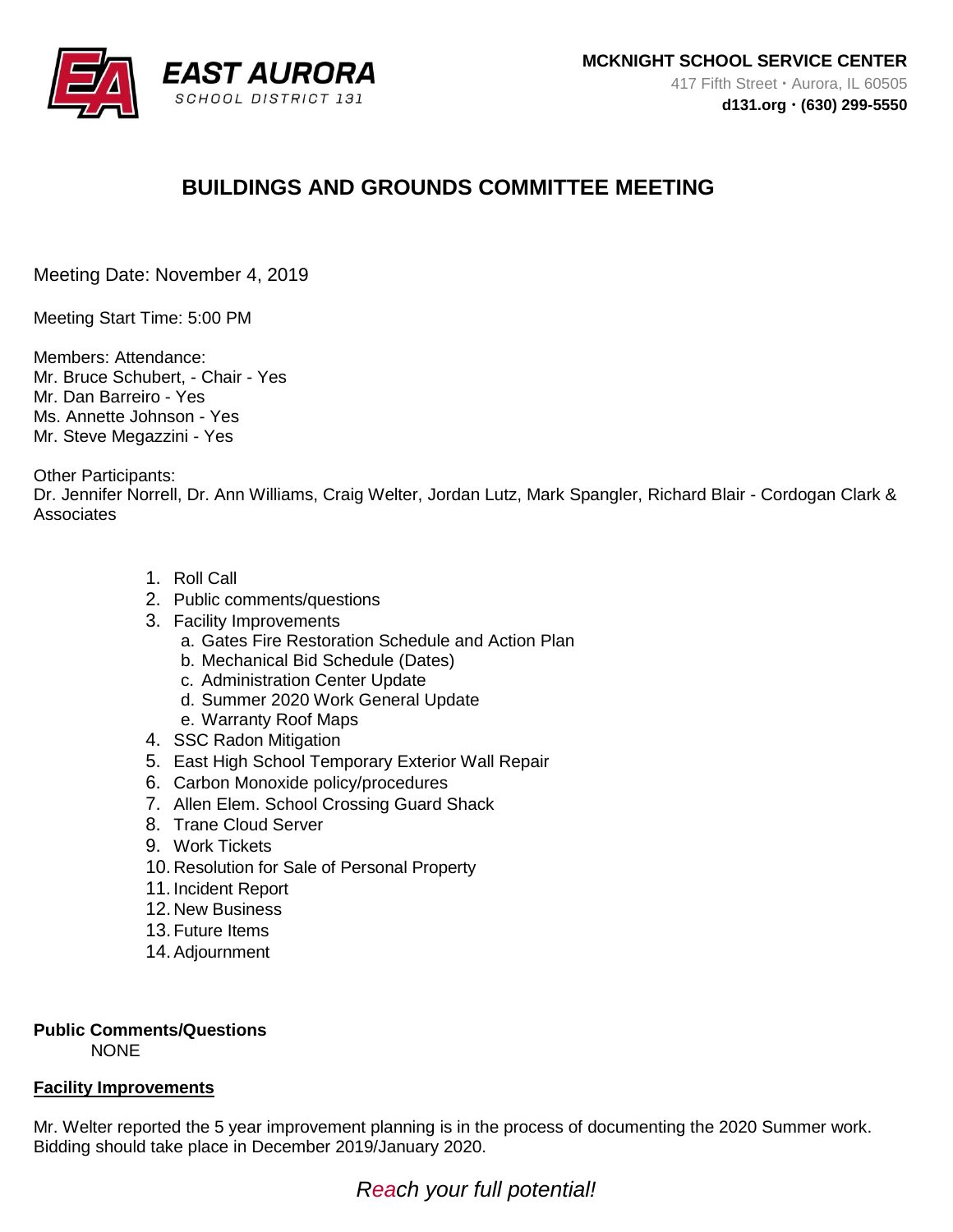

The Administration Center has permits to begin foundations and remaining demo.

Gates Fire Restoration had a pre bid meeting today, Nov. 4<sup>th</sup> for demo work. Bids should be received next week with work to begin during Winter break. Restoration documents are in process for January bidding with construction to begin in April.

Mr. Welter presented the Mechanical Bid Schedule to indicate how the buildings will be impacted during the summer months. Time frames were identified with April/May preparation and June/July construction.

Dr. Norrell indicated the District has looked into financing for Dieterich and Johnson with co-operative funding/alternative revenue bonds. The 5 remaining locations would go for public bid with the District purchasing materials and contracting work. Trane indicated the direct purchase would be a cost savings of approximately \$2,000,000.00. The project will be taken to the Finance Committee on Nov. 12<sup>th</sup> and then to the full Board on Nov.  $18<sup>th</sup>$  for approval. This would allow for a Dec.  $2<sup>nd</sup>$  or  $3<sup>rd</sup>$  bid opening. Bid proposals for the other buildings would come to the Board at its second meeting in December. Ms. Johnson thanked Dr. Williams for the financial work in the Business Office. Ms. Johnson indicated that going with the alternative revenue bonds there could be a \$7,200,000.00 in savings and alternative revenue bonds do not necessarily affect the tax payer. She also indicated it is important to push the State Reps for District capital projects revenue. Trane would have an extended warranty on the computerized system with a useful life expectancy 30 years on boilers and 15-20 years on air conditioning.

Mr. Megazzini presented maps of roof warranties. The maps indicate the year the roofs were installed along with the end warranty year. The District has worked with Garland Company to hold warranties. They also provided the roof maps and confirm warranty areas/dates. It was noted that there is still a need to merge warranty and year of installation data onto one comprehensive map. Mr. Welter reported Rollins roof will be coated in the next 2-3 years and should give the roof an additional 15-20 years. Mr. Schubert pointed out on the last bill list there was approximately \$20,000.00 in emergency roof repairs.

## **SSC Radon Mitigation**

Mr. Megazzini presented a proposal for radon mitigation at the SSC from DuPage Radon in the amount of \$6,295.00 with an additional \$400.00 if drilling on off hours. The radon was reported at 6.0 with a recommended level not above 4.0. The recommendation to mitigate was from Carnow Conibear. Discussion took place regarding the use of the SSC building after the move. Mr. Schubert agreed with the recommendation, Ms. Johnson did not agree. Mr. Barreiro asked how much time there was to address the issue. Mr. Megazzini stated the law does not force mitigation if the levels are high. It is done for a safe environment for employees. Mr. Megazzini stated that the superintendent's office and the board room were the areas identified. The Committee requested that at the December meeting there be discussion on the expected disposition of the SSC. In the interim, the Committee agreed that B&G would look into steps to bring additional outside air into the building. The topic will be brought back to the December meeting.

## **East High School Temporary Exterior Wall Repair**

Mr. Megazzini spoke regarding the EHS wall repair. A quote was obtained and approved to stabilize the wall. It was determined in the 3rd floor office area, the ceiling is positive for asbestos. Carnow Conibear and the Construction Company will meet with Mr. Megazzini tomorrow to determine a plan. A price will be obtained for asbestos abatement and project will move forward. This would be a temporary fix with permanent remedy in the spring.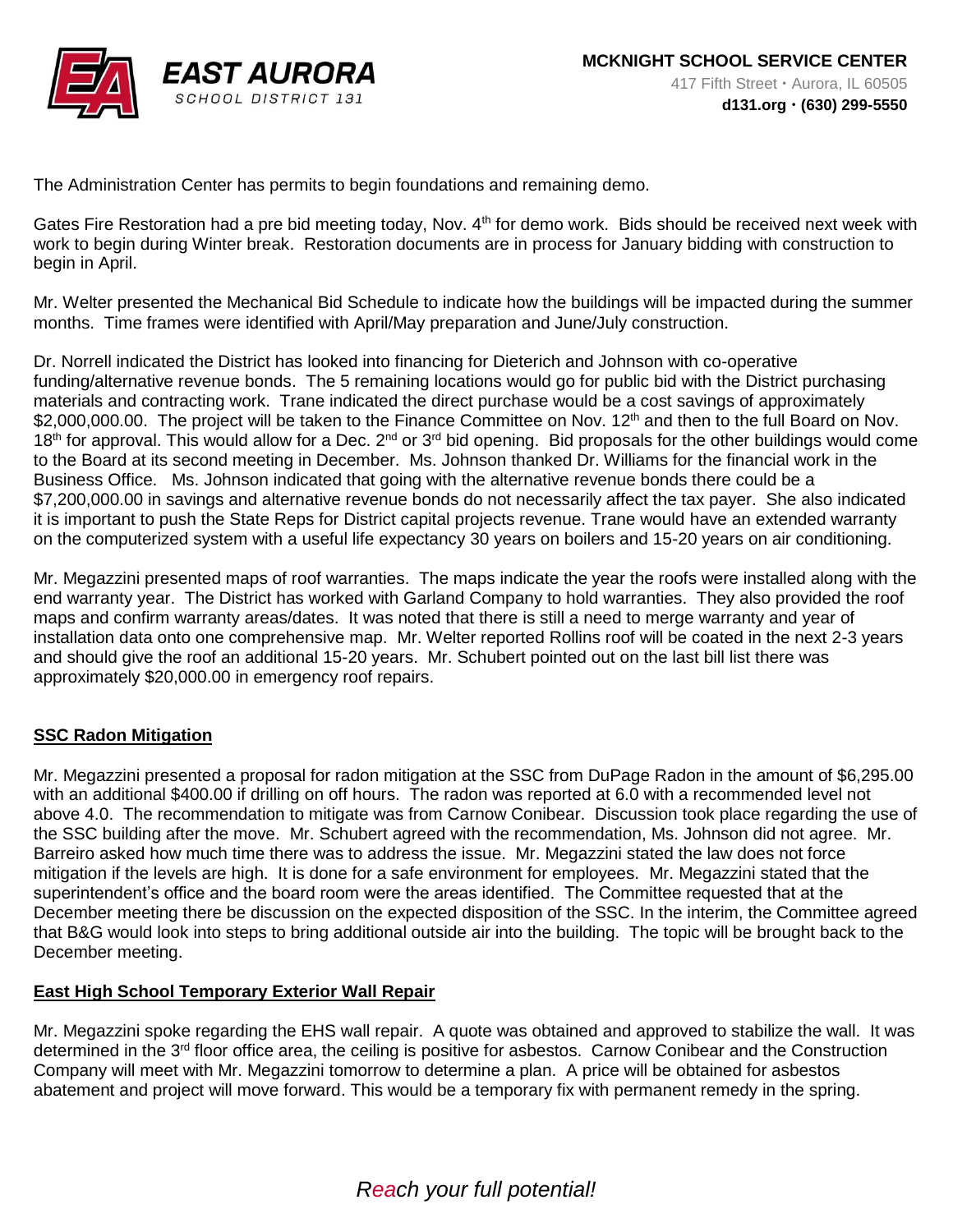

## **Carbon Monoxide policy/procedures**

Mr. Megazzini presented Board Policy 4:170. Detectors are checked in the annual ROE/AFD safety walk throughs and checklist. He also reported that the monitors are up and installed appropriately and the district received all positives checkmarks on the yearly checks. District procedures for Carbon Monoxide have been outlined with the assistance of the ROE/AFD. Mr. Schubert suggested this topic be an annual agenda item for the B&G Committee for review in accordance with Board Policy.

#### **Allen Elementary School Crossing Guard Shack**

Mr. Megazzini reported The City has requested a crossing guard shack at Allen Elementary at the intersection of Farnsworth and Simms. The City would provide the guard shack at no cost to the District. The City is asking permission to place guard shack on school grounds and provide minimal power to shack. Committee agreed to move forward.

#### **Trane Cloud Server**

Mr. Megazzini presented a proposal from Trane for a cloud based server. The Districts current server is at its capacity.

Mr. Austin Fiegel, Trane Representative reported the current server has reached its threshold. The cloud based server will do automatic updates and could handle up to 20 locations. Trane has a web browser to log into individual buildings and presents a map, mechanical systems, alarms, etc. He also reported the current data will be recreated and moved to the cloud based server. The Committee agreed to move forward.

## **Work Tickets**

Mr. Megazzini provided a work order report for the month of September. Work order requests are continuing to increase each month. Tracking and monitoring are taking place. Mr. Schubert stated in 2019 the numbers seem more consistent and added the reports are great. Mr. Megazzini reported he will be working on a report regarding concerns per building.

#### **Resolution for Sale of Personal Property**

A Resolution for Sale of Personal Property was presented for disposal of unusable snow plows and misc. old furniture. Committee agreed to move the resolution to the Board for approval.

#### **Incident Report**

A tree branch on the property next to Cowherd fell off and hit a parked car. The car owners are going thru insurance for repairs.

#### **New Business**

Mr. Megazzini and Dr. Williams are working on a bid for Environmental Services. Bid documents should be out in December or January.

Dr. Norrell informed the Committee the report for the Gates Fire was not available for this meeting and will bring findings back to the December meeting. The insurance indicated the findings were an altered extension cord plug.